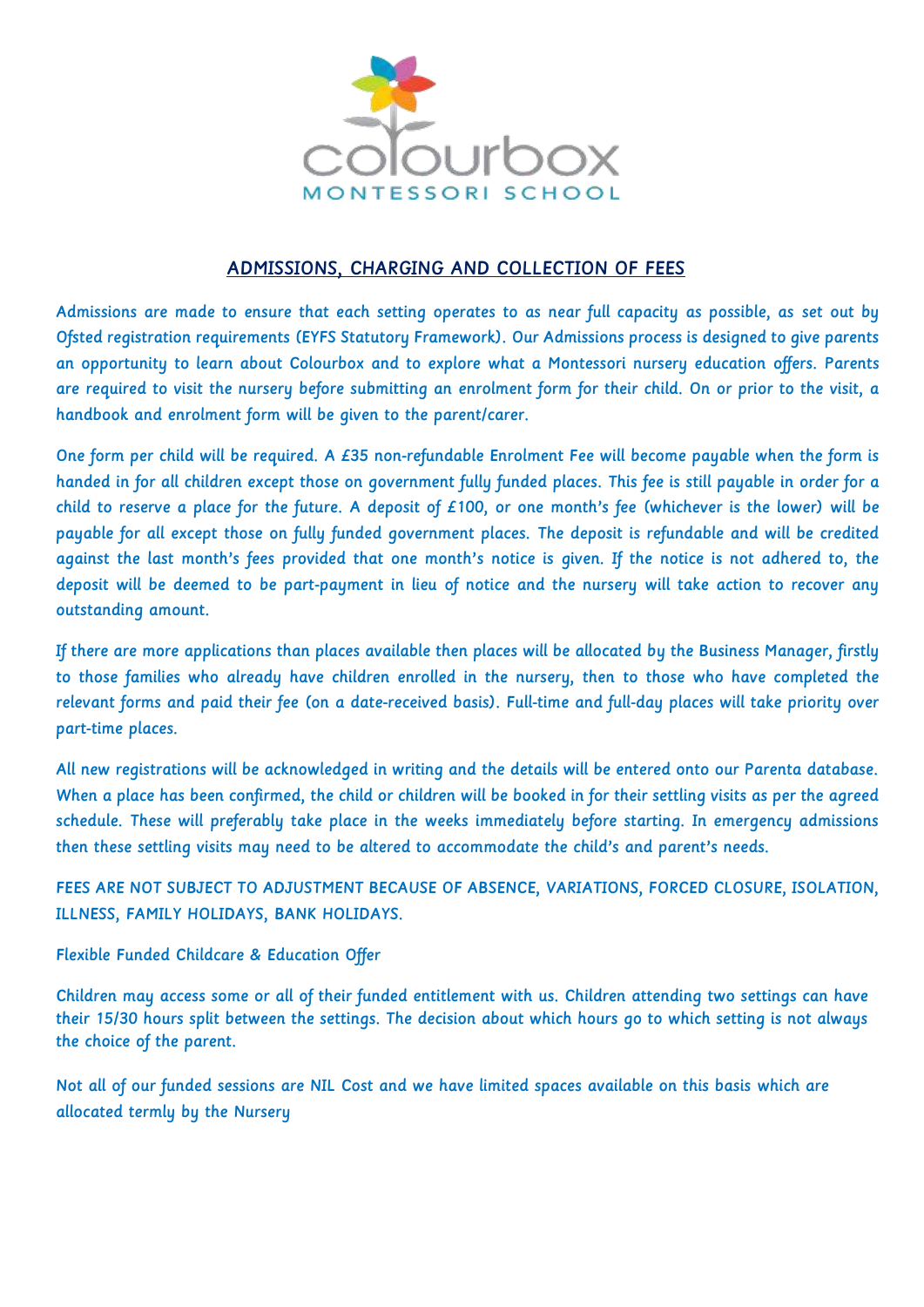15 funded hours for 2 year olds are available for eligible families (see government criteria on their website), either with or without additional hours. If your child attends a session which covers the lunch time period, the hot lunch will be chargeable. Hours can be taken flexibly over a minimum of 2 days, over 52 weeks. Please note though that if attending for funded-only hours, this attendance pattern may be changed termly and once 3-year-old entitlement starts.

The term after your child turns 3 years old, he/she is eligible for the universal 15 hours a week or 570 hours a year of funded education. Our various sessions are shown in the tables in our Price Lists, NIL COST sessions are available. Any additional hours outside our funded delivery are charged for at our normal rate and invoiced monthly and payable in advance.

A further 570 hours of extended entitlement childcare are available for eligible families. The eligibility criteria for this is available on the government website- 'Childcare Choices'. It is the parent's responsibility to check their eligibility through HMRC and they must provide an eligibility code to the Business Manager at Colourbox prior to being able to take up the extended offer. We offer 30 hour places in a similar way to 15 hours, i.e. as 1140 hours stretched over 52 weeks of the year. Our various available sessions are shown in our price list. Invoicing and funding will be handled the same way as described above.

Should your eligibility for 30 hours change then the company reserves the right to offer you an alternative place, with an altered attendance pattern, based on the Universal Entitlement, as places are allocated dependent on the total number of hours in the settings. We will always endeavour to ensure continuity of care for your child in these situations, but have limited spaces for some sessions.

In order to assure the financial security of the nursery and consistency for the children attending, we feel that it is important to clearly state our financial terms and conditions.

Invoices are due for payment upon receipt and funds must be cleared by the  $1^{st}$  of the appropriate month  $$ i.e. for September fees, funds must be cleared by 1<sup>st</sup> September. Late payments will attract an Administrative Fee of 10% of the total outstanding. We accept childcare vouchers, debit cards, online banking, cheques and cash.

In the case of an account remaining unpaid by the last day of the month, we reserve the right to withdraw your child's place. You will automatically be deemed to have given us one month's notice and will therefore be liable for the outstanding balance plus one month's fees as notice. On satisfactory settlement of your account any deposit paid will be refunded to you. Where payment by cheque has been made and the cheque is refused by your bank all fees incurred by the nursery will be paid by you.

The financial stability of the nursery depends upon the prompt payment of invoices. Where invoices remain unpaid despite our attempts to come to payment arrangements with the debtor, we will in every case pursue the matter through the Small Claims Court or licensed debt collection agencies and the fees for such action will normally be allocated to the debtor.